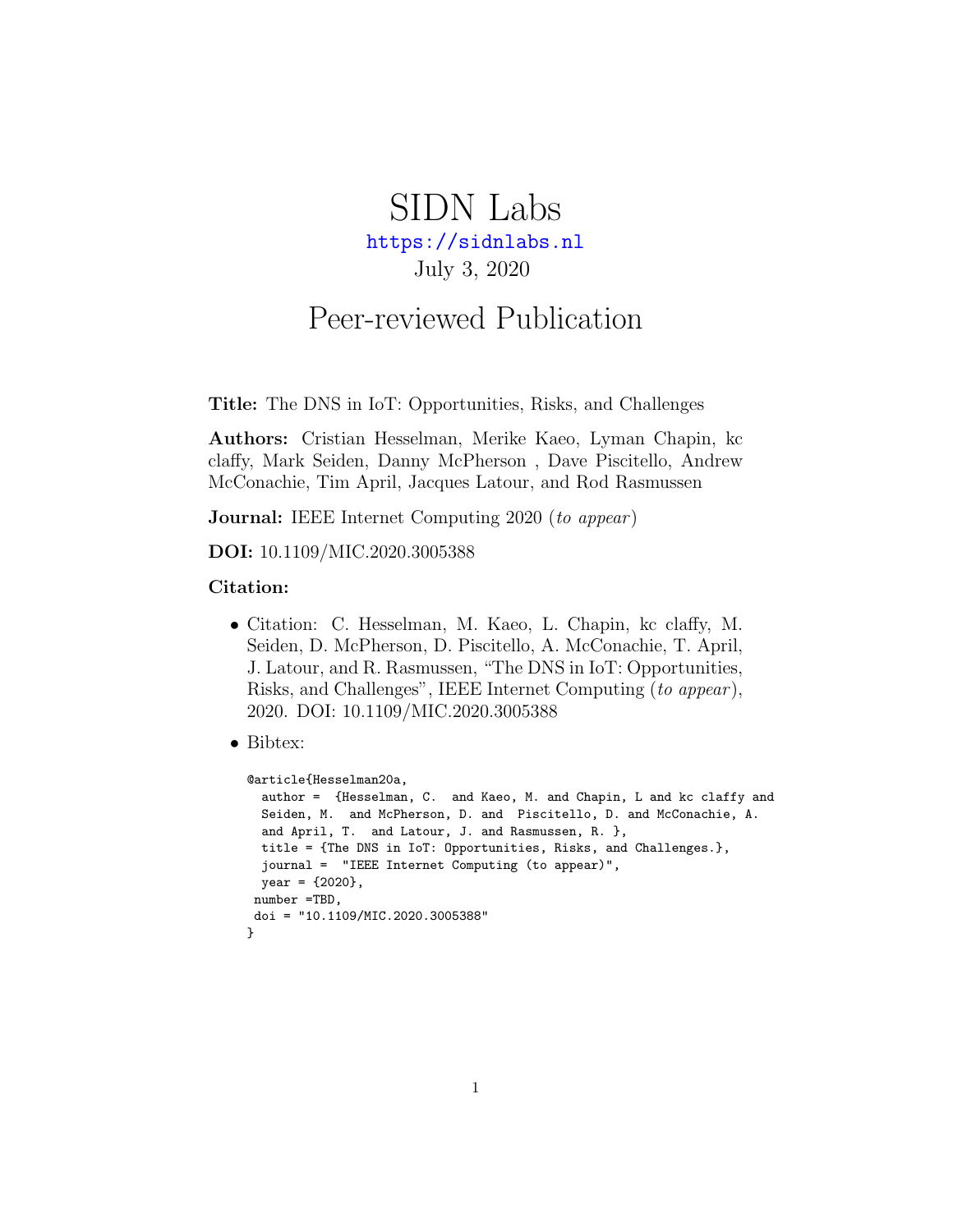*Citation: C. Hesselman, M. Kaeo, L. Chapin, kc claffy, M. Seiden, D. McPherson, D. Piscitello, A. McConachie, T. April, J. Latour, and R. Rasmussen, "The DNS in IoT: Opportunities, Risks, and Challenges", IEEE Internet Computing, to appear, 2020 DOI: 10.1109/MIC.2020.3005388 THIS IS THE AUTHORS' VERSION OF THE WORK*

# **The DNS in IoT: Opportunities, Risks, and Challenges**

Cristian Hesselman<sup>1,2</sup>, Merike Kaeo<sup>3</sup>, Lyman Chapin<sup>4</sup>, kc claffy<sup>5</sup>, Mark Seiden<sup>6</sup>, Danny McPherson<sup>7</sup>, Dave Piscitello<sup>4</sup>, Andrew McConachie<sup>8</sup>, Tim April<sup>9</sup>, Jacques Latour<sup>10</sup>, and Rod Rasmussen11

> 1SIDN Labs, cristian.hesselman@sidn.nl 2University of Twente 3Double Shot Security 4Interisle Consulting Group 5CAIDA/UC San Diego 6 Internet Archive 7Verisign 8ICANN 9Akamai Technologies  $10C$ IRA 11R2 Cyber

*Abstract. The Internet of Things (IoT) is widely expected to make our society safer, smarter, and more sustainable. However, a key challenge remains, which is how to protect users and Internet infrastructure operators from attacks on or launched through vast numbers of autonomously operating sensors and actuators. In this paper, we discuss how the security extensions of the Domain Name System (DNS) offer an opportunity to help tackle that challenge, while also outlining the risks that the IoT poses to the DNS in terms of complex and quickly growing IoT-powered Distributed Denial of Service (DDoS) attacks. We identify three challenges for the DNS and IoT industries to seize these opportunities and address the risks, for example by making DNS security functions (e.g., response verification and encryption) available on popular IoT operating systems.*

Keywords: DNS security, IoT security

#### **Introduction**

The Internet of Things (IoT) promises to further ease our daily lives through tens of billions of connected devices that passively and autonomously sense and act upon our physical environment. While this makes the IoT vastly different from traditional interactive Internet applications like email and web browsing, many IoT devices will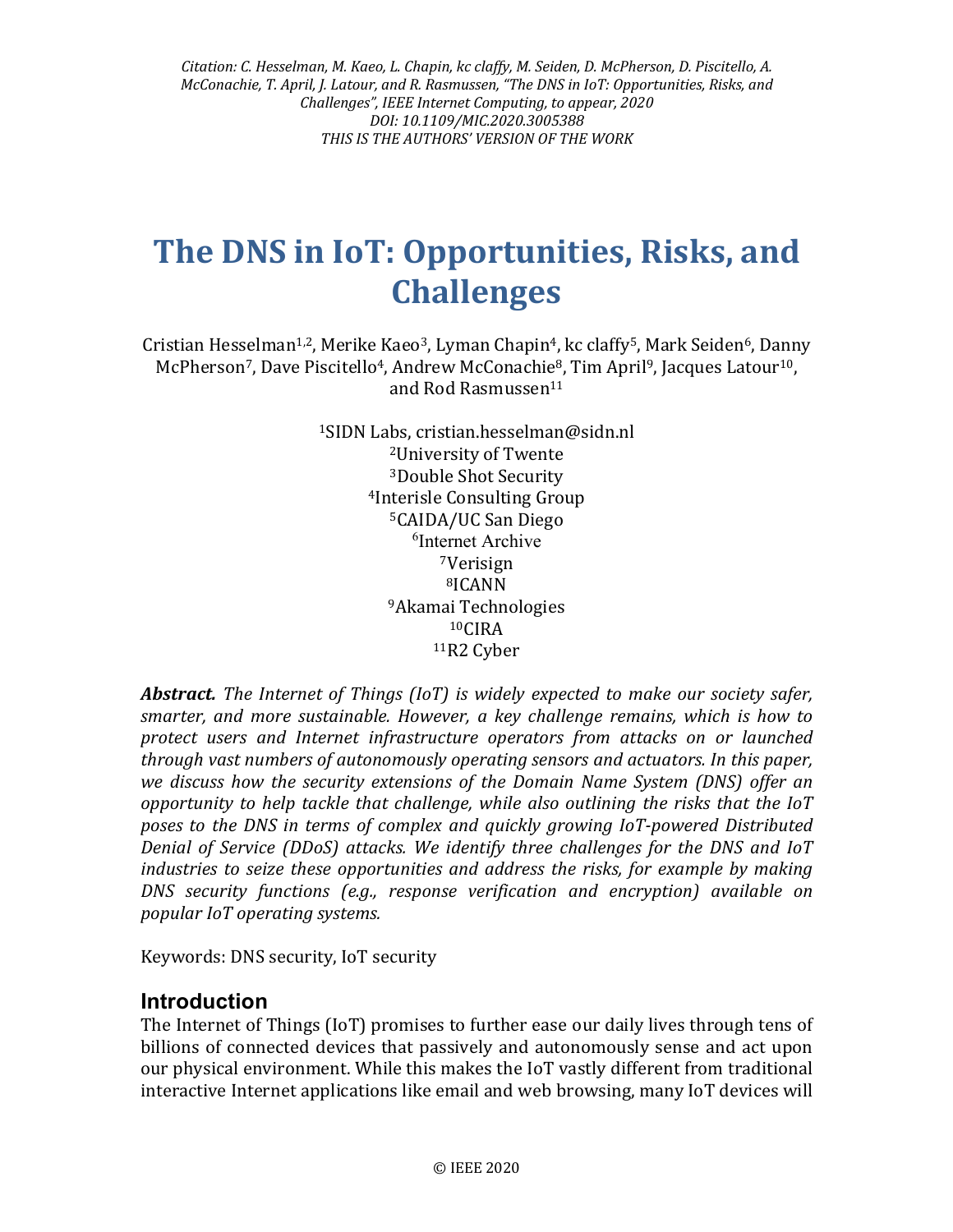use the Domain Name System (DNS) to look up the IP addresses of the remote services they need, for instance to offload the analysis of sensor data. The DNS is a globally distributed, hierarchical, multi-operator infrastructure, in which we are involved as operators and researchers.

We discuss the interplay between the DNS and the IoT, arguing that the IoT represents both an opportunity for and a risk to the DNS [1]. It is an opportunity because the DNS provides functions and data that can help make the IoT more secure, stable, and transparent, which is critical given the IoT's seamless interaction with the physical world. It is a risk because various measurement studies suggest that IoT devices may stress the DNS due to complex DDoS attacks carried out by botnets that can grow to hundreds of thousands or perhaps even millions of infected IoT devices within hours.

These opportunities and risks present new challenges for the DNS and IoT industries [1] (e.g., for DNS and IoT operators and software developers) including, but not limited to: making the DNS's security functions (e.g., response verification and encryption) available on popular IoT operating systems and developing and operating shared systems that allow DNS operators to automatically share data on IoT botnet activity.

Our contribution is the analysis of the opportunities and the risks and the challenges we put forward, which to the best of our knowledge is unique work. Our aim is to trigger and facilitate dialogue on IoT security practices among stakeholders like IoT firmware developers and device manufacturers, DNS operators, and policy makers, as well as to provide guidance for new research directions. We do not detail a specific system or solution.

## **Overview of opportunities, risks, and challenges**

Table 1 provides an overview of the opportunities, risks, and challenges we identify and discuss in detail in [1]. We discuss the ones in grey in this paper, after we briefly survey the IoT landscape and how the DNS serves the IoT in the next two sections.

#### **Table 1: Overview of opportunities, risks, and challenges [1].**

| <b>Opportunities</b>                                           |
|----------------------------------------------------------------|
| Using DoH/DoT to encrypt DNS queries                           |
| Using DNSSEC to detect malicious redirects of IoT devices      |
| DNS protocols to double-check the authenticity of IoT services |
| Protecting IoT devices against domain registration hijacks     |
| Using DNS datasets to increase IoT transparency                |
| <b>Risks</b>                                                   |
| DNS unfriendly programming at IoT scale                        |
| Increased size and complexity of IoT botnets targeting the DNS |
| Increased DDoS amplification through open DNS resolvers        |
| <b>Challenges</b>                                              |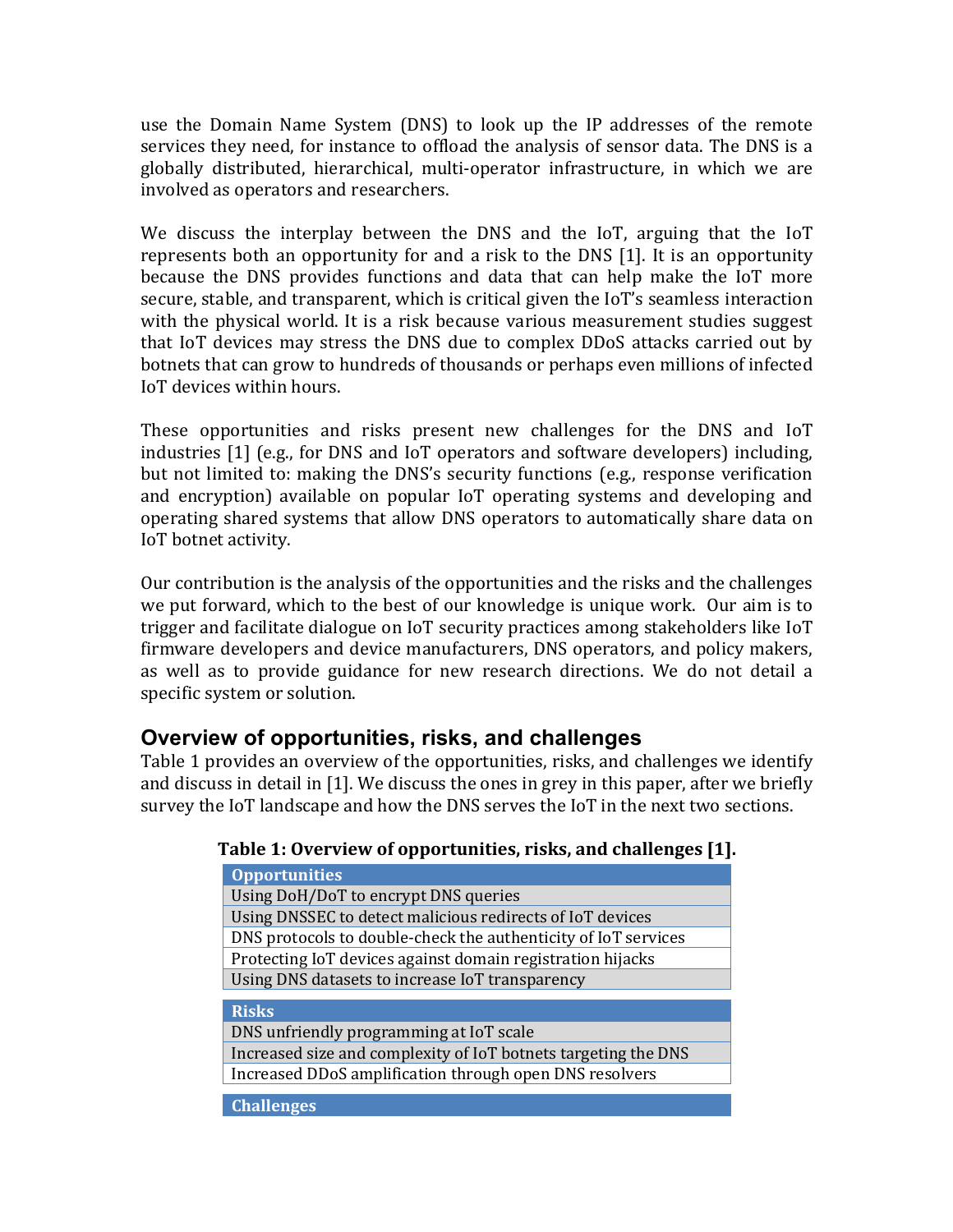| Developing a DNS security and transparency library for IoT devices |
|--------------------------------------------------------------------|
| Training IoT and DNS professionals                                 |
| Developing a system to share information on IoT botnets            |
| Proactive and flexible mitigation of IoT-powered DDoS traffic      |
| Developing a system to measure how the IoT uses the DNS            |

## **The IoT landscape**

The IoT is a term used to describe a range of Internet applications that extend "network connectivity and computing capability to objects, devices, sensors, and items not ordinarily considered to be computers" [2]. IoT applications are expected to connect tens of billions of such objects to the Internet [2] and affect almost all sectors of society, including "smart homes" with connected kitchen appliances, toys, and lighting, "smart cities" with connected streetlights and environmental sensors, and self-organizing dynamic networks of drones and robots.

The IoT is different because it exists "in the background" as an integral and invisible part of people's lives [2]. This is unlike traditional Internet applications, which focus on enabling humans to interact deliberately with content and services (e.g., through web browsers). For example, a smart home may be able to automatically unlock its front door based on the location of someone's phone and various biometric signals from their smart wristwatch (e.g., movement or heart rate patterns).

Another important difference is that IoT applications are typically control programs that run on wildly heterogeneous devices, while today's (web-based) Internet applications typically run on relatively homogenous laptops and mobile phones. For example, a smoke detector is typically small, battery-operated, does not have a user interface, and communicates via low-powered radios (e.g., Bluetooth Low Energy or Zigbee). On the opposite end of the spectrum, a connected refrigerator will often have a touch screen user interface, powerful processing and storage capabilities, and a WiFi connection to services on the Internet (e.g., goods suppliers or maintenance facilities).

## **DNS and the IoT**

IoT devices typically exchange data with one or more remote services hosted on the Internet (e.g., to analyze sensor data) and often locate these services using the DNS protocol [3]. As a result, IoT deployments operate across two co-evolving and interacting ecosystems: (1) the DNS with its resolver operators, authoritative name server operators, and domain registration providers, and (2) the IoT with its device manufacturers, IoT device operators (e.g., drone operators), and providers of the remote services with which these devices interact.

*Figure 1* shows two examples of IoT deployments, DP1 and DP2. The first scenario (on top) shows a smart home in which the devices first interact with the DNS in order to locate specific services. A smart wristwatch (device D1) queries the DNS for the address of a remote service (S1) named s1.home1234.net. The DNS returns S1's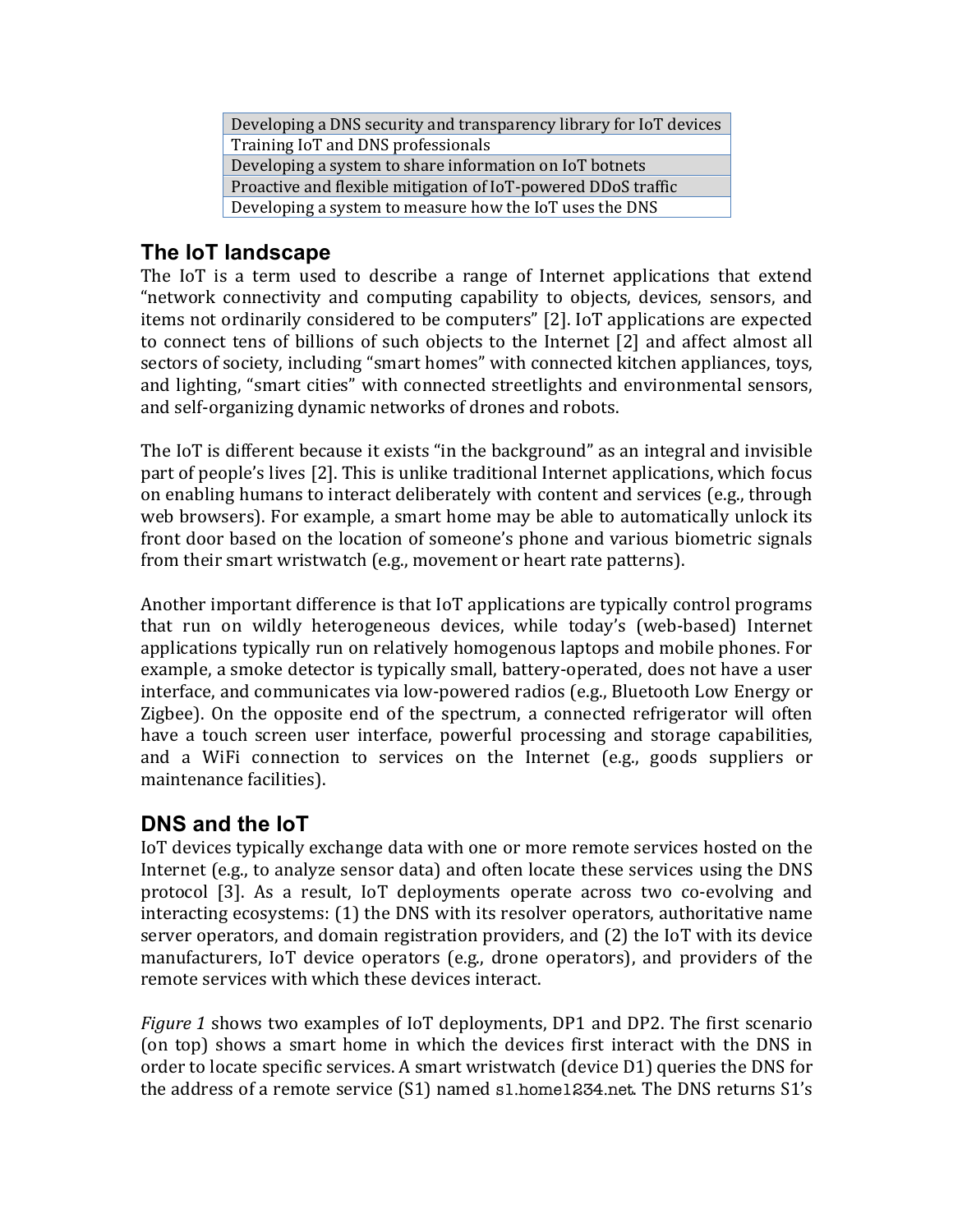IP address to D1 (see *DNS Lookups*, below), which D1 uses to send sensor readings to S1 (e.g., the user's movement and heart rate) across the Internet. S1 runs in data center DC1, analyzes the measurements, and automatically sends instructions to other devices in the house. For example, it could use biometric information from D1's sensors to identify the user (e.g., by analyzing the person's body movements) and automatically instruct the lock on the front door (device D3) to unlock when the smart watch (D1) is near it. At the same time, S1 could send instructions to turn on the lights in the house (device D2) and interact with other devices in the home (e.g., to turn on the heating).



**Figure 1: IoT deployment and the DNS.**

The second scenario (bottom of Figure 1) shows a deployment DP2 with air pollution sensors (D3 through D9) spread across a city. They do not have an IP stack and therefore interact with their remote service S2 (running in DC2) through an intermediate gateway G1, which performs the DNS functions on behalf of the IoT devices. One advanced future scenario could be that S2 uses the air pollution readings to dynamically adjust traffic lights to guide traffic to parts of the city that are less polluted.

The services of an IoT deployment (e.g., S1 and S2) have their domain names registered in the DNS like any discoverable service on the Internet. The difference is that services in the IoT help IoT devices with sensing and acting upon a user's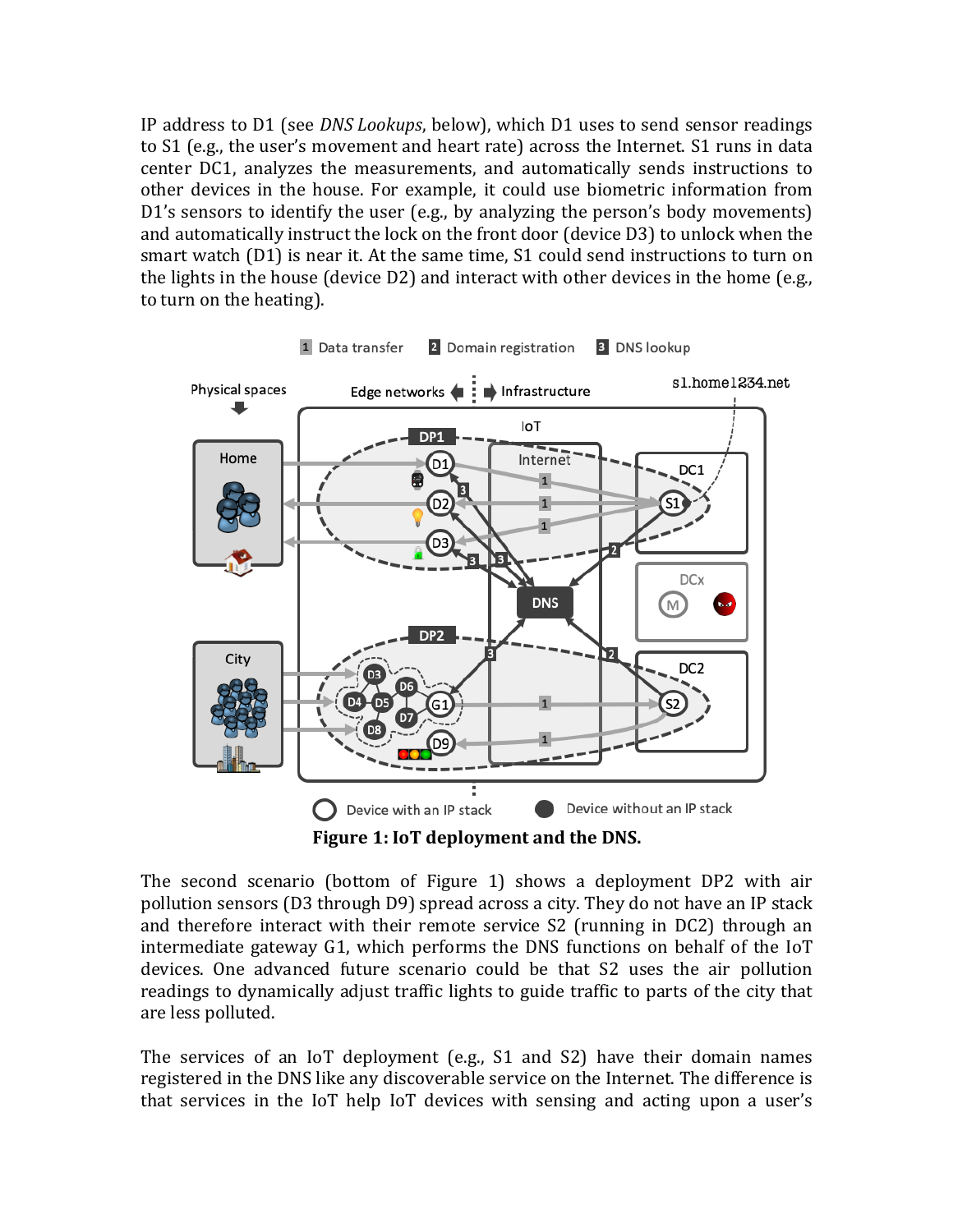physical world, whereas traditional Internet applications help users interact with content or services. In addition, services in an IoT deployment are usually invisible to end-users because the IoT device manufacturer configures them and users typically cannot easily change them.

## **DNS lookups**

IoT devices and gateways resolve the domain name of a service by sending a DNS lookup request to a resolver, the DNS component that traverses the DNS to map the host name to an IP address. *Figure 2* shows a simplified view this process using device D1 (See *Figure 1*). For simplicity, we depict a single name server at each of the root (.), the top level (.net), and the second level (home1234.net).



**Figure 2: Simplified DNS resolution for IoT devices.**

D1 sends a DNS query for s1.home1234.net to resolver R3, which passes the query to a root name server (A1). A1 returns the IP address of the authoritative name server for the .net "top level domain" (TLD), which R3 contacts next using the same query. The .net TLD's server (A2) returns the IP address of the name server for home1234.net (A3), to which R3 sends the query once more. A3 returns the IP address of s1.home1234.net, which R3 sends to D1 so it can use that IP address to connect to S1.

Resolver R3 is typically operated in edge networks by the user or by the user's ISP, but may also be a central public resolver (e.g., Google Public DNS) or one that the device manufacturer provides. Domain name lookups may involve multiple layers of resolvers; for instance, R1 might be a resolver on the user's home router and R2 a resolver at the user's ISP.

Resolver R3 typically has a cache (C3) in which it temporarily stores DNS responses, such as that of D1's query for s1.home1234.net. Caches are a crucial part of the DNS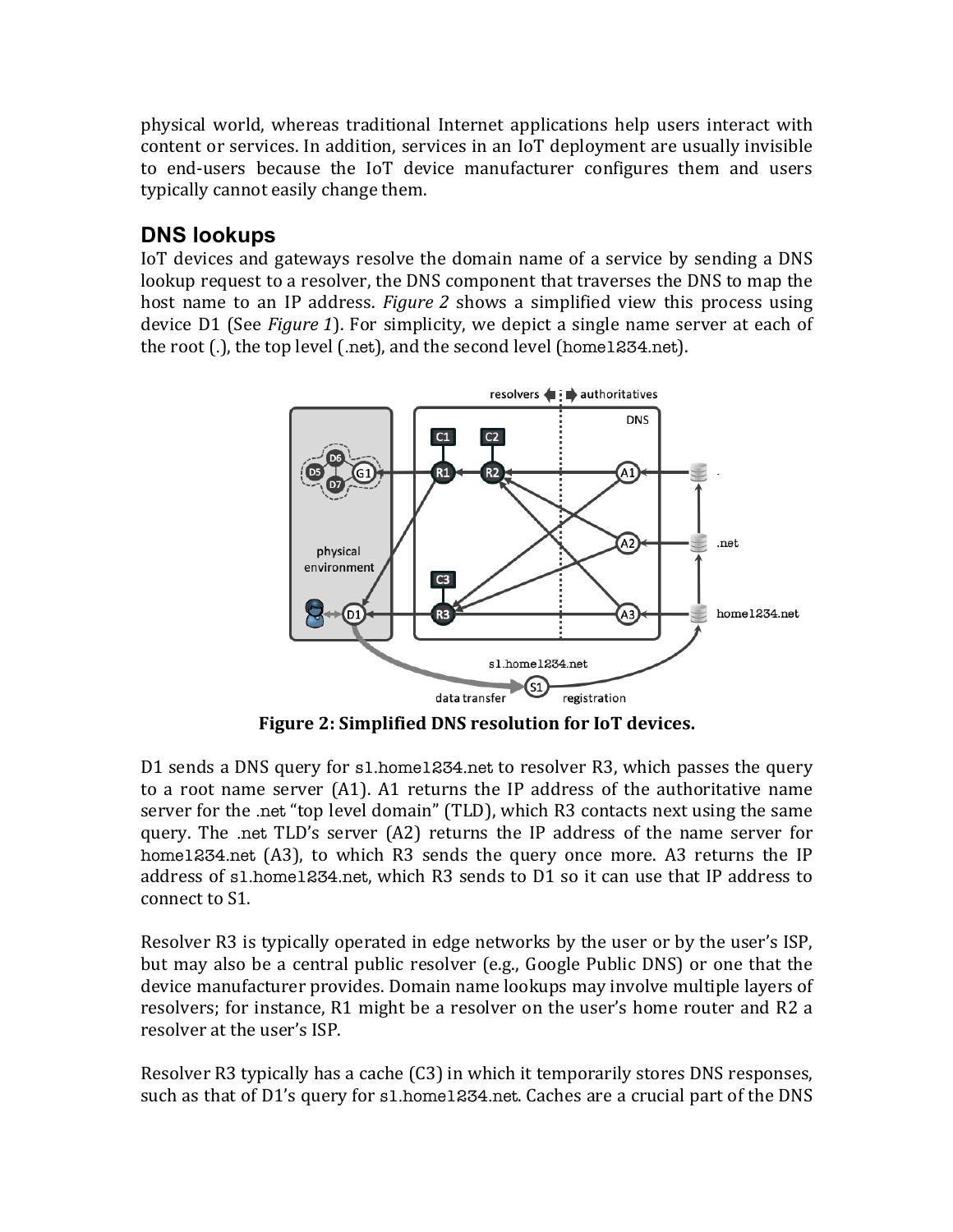architecture because they reduce the load on authoritative name servers (e.g., on A1 though A3), which enables the system to scale and reduces lookup latencies.

## **Opportunities for the DNS**

IoT deployments introduce new security, availability, and transparency requirements because they interact with physical space [2], often without explicit human involvement or awareness. This is an opportunity for the DNS because it is a globally pervasive infrastructure with security extensions that can help in fulfilling these requirements. We discuss three extensions here and refer to [1] for a more elaborate overview.

#### *DoH and DoT*

DNS-over-HTTPS (DoH) and DNS-over-TLS (DoT) [4] are two new protocols that encrypt DNS messages between a DNS client and its resolver, thus hiding domain lookups and responses from on-path inspection and/or alteration.

One advantage of DoH and DoT for IoT devices is that third parties with access to links along the path the DNS query travels (e.g., an ISP or public hotspot operator), cannot observe the contents of the queries. For example, the sleep monitor studied in [3] uses six pre-configured domain names for its operation, such as helloaudio.s3.amazonaws.com and sense-in.hello.is. DoH or DoT hide these names from on-path observers, making it more difficult to learn the type of device and any vulnerabilities it may have. This is particularly important in the IoT because IoT devices often do not have a user interface, which means that compromises are more likely to go undetected.

For any potential DoH and DoT deployments, the risks and issues in centralized settings (e.g., when R3 in Figure 2 is a central public resolver) must be carefully considered, such as that it becomes more difficult for operators of access networks to detect malware with encrypted DNS traffic [5].

#### *Using DNSSEC to detect malicious redirects of IoT devices*

The purpose of the DNSSEC protocol is to verify that the response to a DNS query comes from an authoritative server and was not altered in transit. DNSSEC works by adding cryptographic signatures to DNS records, which resolvers validate using DNSSEC's chain of trust [6]. Validation errors indicate that the response to a DNSSEC-enabled query may have come from a non-authoritative source or has been tampered with in transit.

DNSSEC is important in the IoT because manipulated DNS messages can redirect IoT devices to a malicious service, jeopardizing user privacy, safety, and well-being. A relevant attack that DNSSEC helps to detect occurs when an adversary uses a Border Gateway Protocol (BGP) hijack to impersonate an authoritative DNS server. In *Figure 1,* an attacker could carry out such a hijack by injecting malicious announcements into the Internet's routing system claiming that it owns the IP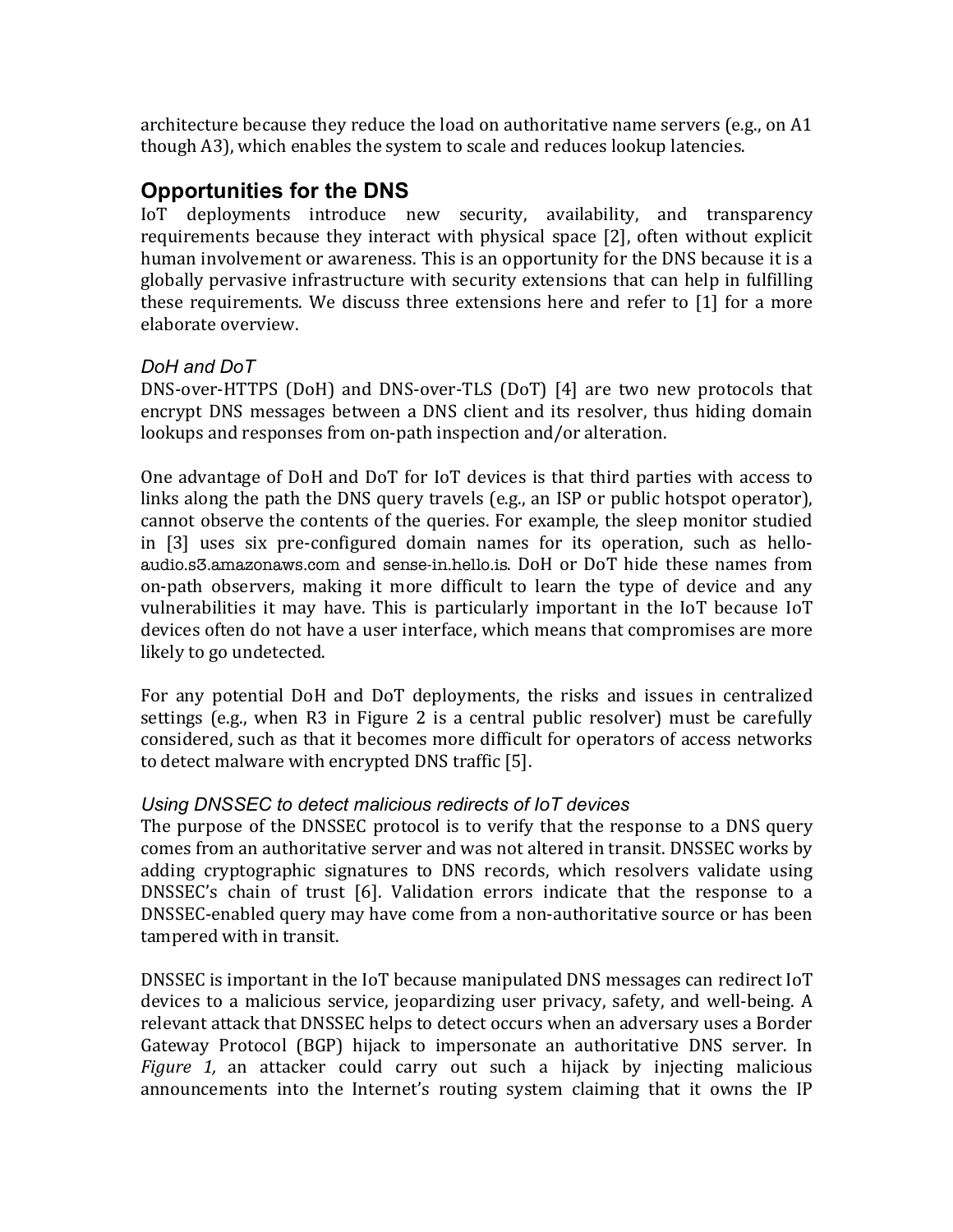address range of S1's network, and then setting up a malicious authoritative DNS server utilizing the hijacked IP address of the actual server [7]. As a result, DNS queries for D1 services would receive answers from the malicious but now authoritative DNS server, which could direct D1 to a malicious site (M). All of D1's DNS queries (and all of D1's sensor data) would be sent to the attacker's network, possibly without user awareness. D1's resolver would detect such an attack if it were DNSSEC-enabled, because it would fail to validate the data from the malicious DNS server through DNSSEC's chain of trust.

DNSSEC also offers IoT devices additional means to check the authenticity of remote services after DNS resolution. For example, if D1 uses HTTPS to connect to S1, it can use DNS Authentication of Named Entities (DANE) [8] to look up the certificate associated with S1 and confirm that the certificate it received through the HTTPS connection is valid and bound to S1. DANE builds on DNSSEC and requires DNSSEC validation to work.

#### *Using DNS datasets to increase IoT transparency*

A third opportunity is to use DNS queries as a data source to visualize and control what services IoT devices use that potentially process personal data. This would enable users to understand which resolvers their IoT device use (e.g., a public resolver or the resolver of the user's ISP) and if interactions between their devices take place directly or via remote services on the Internet (e.g., a light switch that receives on/off instructions from an app on a mobile phone via a remote service on the Internet [3]).

While today most users are unaware of the internal workings of IoT deployments and mostly cannot influence them, future regulation of the IoT may give users greater control over how their information is used, which would make support for IoT transparency a stronger requirement.

## **Risks to the DNS**

IoT devices can serve as a platform for large-scale Distributed Denial of Service (DDoS) attacks [9][10]. While DDoS attacks are not new, some of the IoT's most important characteristics—billions of wildly heterogeneous deployed devices and autonomous device operation—make DDoS attacks both easier to launch and harder to contain. We consider two sources of DDoS attack risk in the IoT and refer to [1] for more details.

#### *DNS-unfriendly programming at IoT scale*

One cause of additional load on the DNS is IoT device engineers using the DNS naively. For example, after an update to iOS 6.0 in November 2012 [9], the TuneIn music app (a traditional Internet application) started transmitting one DNS query per second for domains of the form www.<random-string>.com, perhaps to regularly check for network connectivity. The mobile network operator that observed the event reported about 1,000 of these queries per second from about 700 iPhones.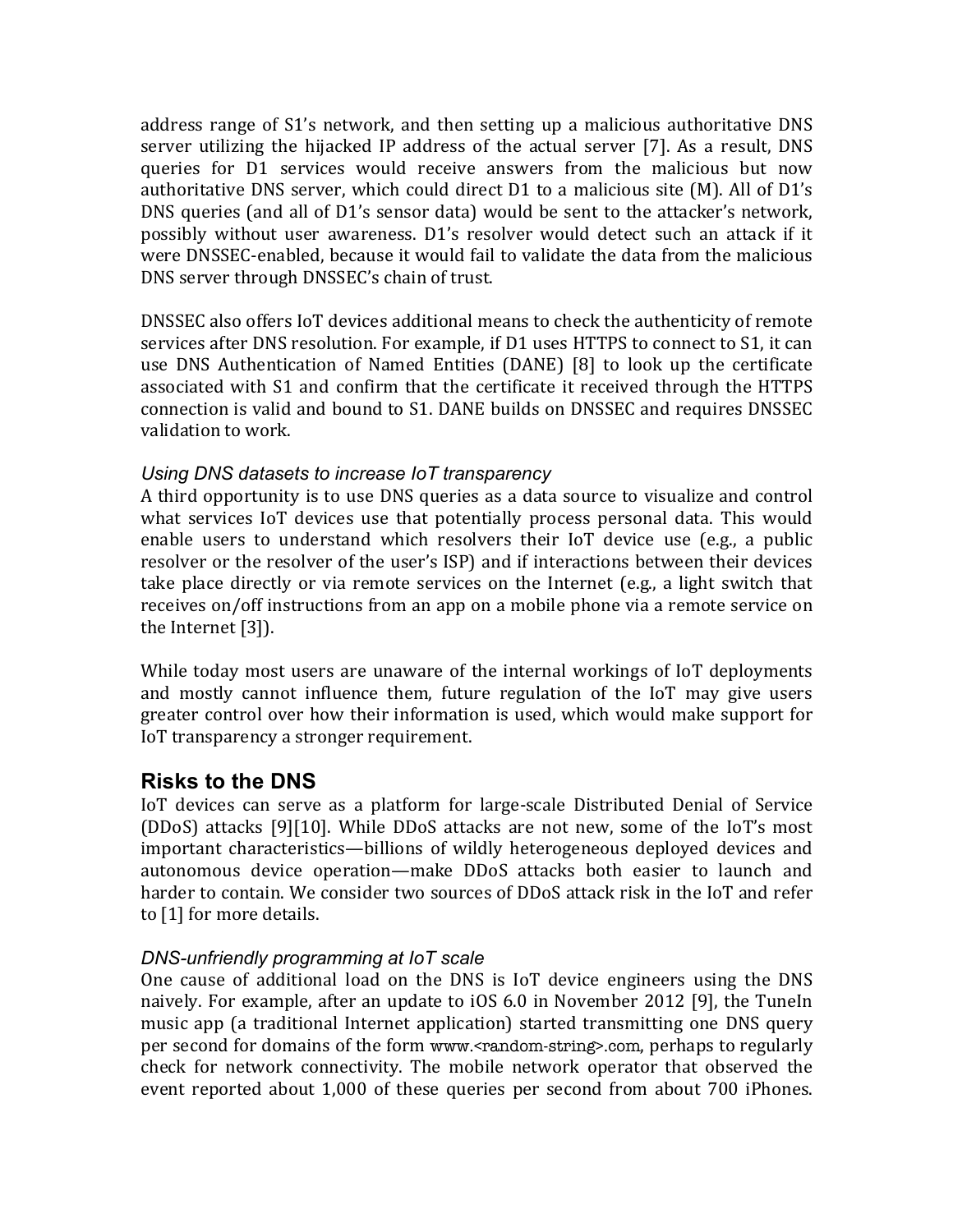The result was that the operator's DNS resolver cache grew to about 5 million entries (normally around 400K) and its memory consumption increased to around 10 GB (normally around 4 GB), leading the operator to classify the event as a DDoS attack on its resolver. The network operator was unable to block the traffic because the devices were also making normal DNS queries, and instead had to wait until a new version of the app was released, about three weeks later. In the IoT, such incidents can have adverse global effects on DNS (resolver) operations.

A contributing factor is that IoT device engineers rely on open source libraries that hide the details of networking functions from them. As a result, they are less familiar with how the DNS works and may be unaware that DNS-unfriendly programming can have Internet-scale effects.

#### *Increased size and complexity of IoT botnets targeting the DNS*

Another risk is IoT botnets, which are created when IoT devices (e.g., IP cameras and DVRs) are infected with malware which then hits the DNS (and other types of Internet infrastructure) with large coordinated DDoS attacks [10].

With the growth of the IoT, botnets are likely to grow to millions of devices and serve as launch pads for ever-larger DDoS attacks. Currently observed IoT botnets contain hundreds of thousands of bots (e.g., the Mirai botnet [10] with 400K-600K infected devices and the Hajime botnet [11] with around 400K infected devices), which can launch DDoS attacks that cripple services of large operators such as the name service provider Dyn and hosting provider OVH. Compounding the security threat are the 3 million open DNS resolvers reported by Shadowserver (Dec 2018) [12], which enable amplification of Mirai-sized DDoS attacks on the DNS by factors between 29 and 64 [13].

The complexity of DDoS attacks is also likely to increase. For example, the Hajime botnet has a churn (bots recruited into and leaving the botnet) of around 2K bots per 20-minute interval [11], which makes it very challenging to filter out botnet traffic based on IP addresses. Similarly, we expect that the propagation rate of botnets will increase. For example, the operators of the Hajime botnet rolled out a software update to exploit and infect Gigabyte Passive Optical Network (GPON) routers through a vulnerability that was published only 10 days earlier [11]. As a result, the number of Hajime infections jumped from around 60K to 93K in 31 hours [11].

An IoT botnet is more difficult to eradicate because it can be assembled from a much wider range of devices (e.g., different CPU architectures, hardware, and operating systems [11]). This makes it more difficult to reduce its size quickly and at scale, especially when IoT devices interact with people's physical environment and therefore require more painstaking repair for safety reasons. Another difference is that infections of IoT devices often stay undetected longer because IoT devices typically operate "in the background" and may not be evident to end-users (e.g., pressure sensors in floor tiles).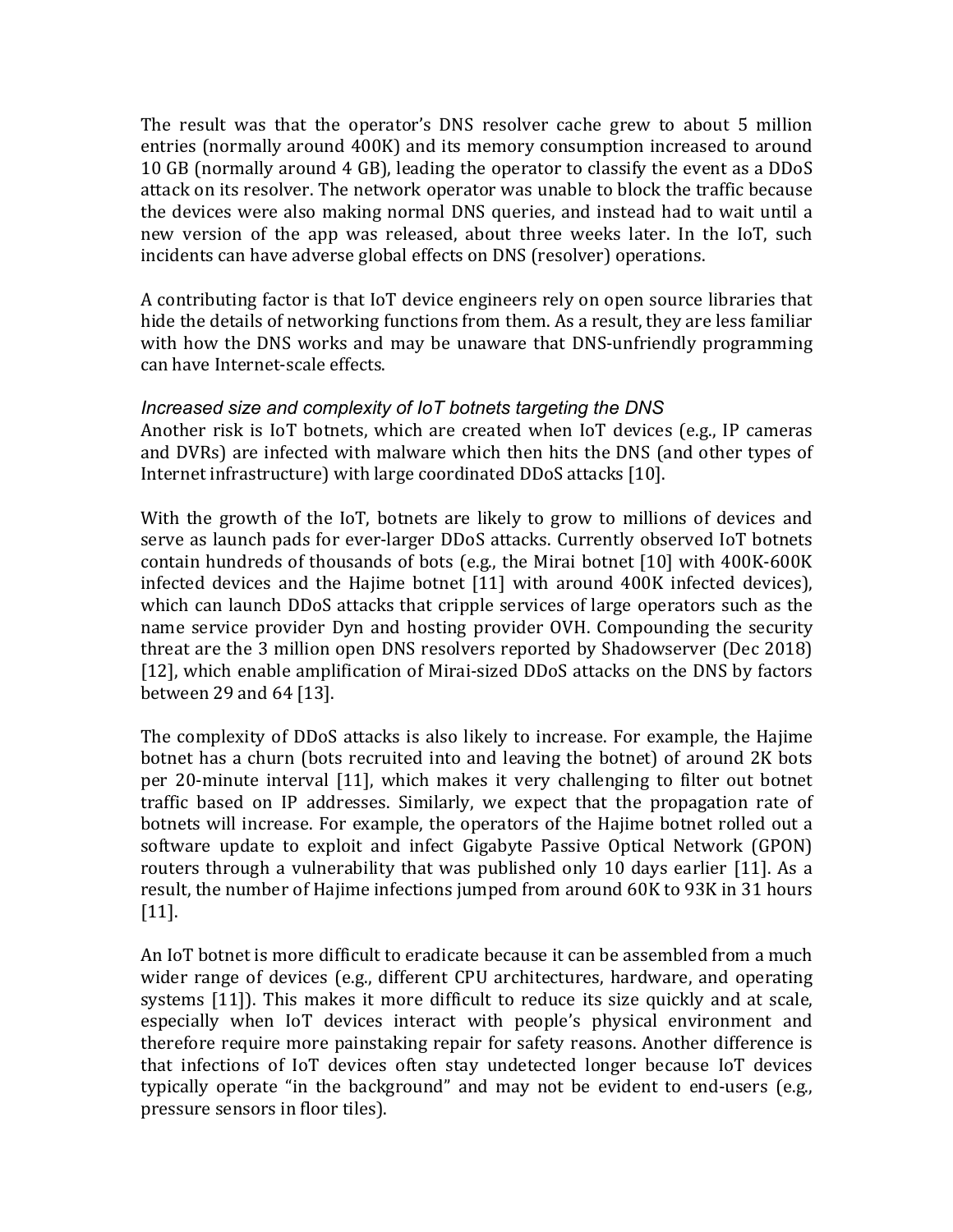## **Challenges for the DNS and IoT ecosystems**

Based on the risks and opportunities we discussed above, we identify 5 challenges for the DNS and IoT ecosystems (see Table 1), 3 of which we discuss here.

#### *Developing a DNS security and transparency library for IoT devices*

The first challenge is developing and maintaining an open source library that implements functions of DNS security for IoT devices (e.g., DNSSEC validation, DANE, and DoH/DoT); transparency and control of remote services with which their IoT devices interact; and other functions such as traffic obfuscation to hide the typical patterns of IoT devices with highly specific functions (e.g., the traffic pattern of light switches [3]) and automatic resolver failover.

Such a library would have to work with the most popular IoT operating systems (e.g., OpenWRT and RIOT) and CPU architectures (e.g., arm and mips [11]), and with the more limited resources of typical IoT devices (e.g., limited battery power, CPU power, or capacity to perform cryptographic operations). It would also have to offer an API that enables IoT device engineers to easily include and use the library.

Potential starting points for development of such a library are Danish [14], which makes HTTPS DANE available on OpenWRT and the SPIN real-time visualizer for DNS query patterns of IoT devices [15].

#### *Developing a system to share information on IoT botnets*

Another challenge is to develop a system that enables DNS operators to automatically share the characteristics of the DDoS attacks they handle and how they handled them. This helps the operations teams of other DNS operators to more quickly write filtering rules or set up other measures in case the attack targets them, which is particularly important in the IoT because IoT botnets can grow quickly in size and can quickly vary the types of DDoS traffic they generate.

The system we envision contains entries for IoT botnets that have generated a significant amount of DDoS traffic (e.g., 500Gbps or more), with each entry describing the fingerprint of the DDoS traffic the botnet generates and configuration information that DNS operators have used to filter the botnet's traffic (e.g., filtering rules for different router platforms). The system could also combine measurements from different vantage points (e.g., different DNS operators) to track statistics such as concentrations of bots across autonomous systems and booter sites that sell attacks that use the botnet.

Potential starting points for implementing such a system are 3DCoP (DDoS Defense for a Community of Peers) [16] and the Dutch national DDoS clearing house [17]. The system should preferably be implemented in a fully distributed way (like 3DCoP) because it may become a target for DDoS attacks itself.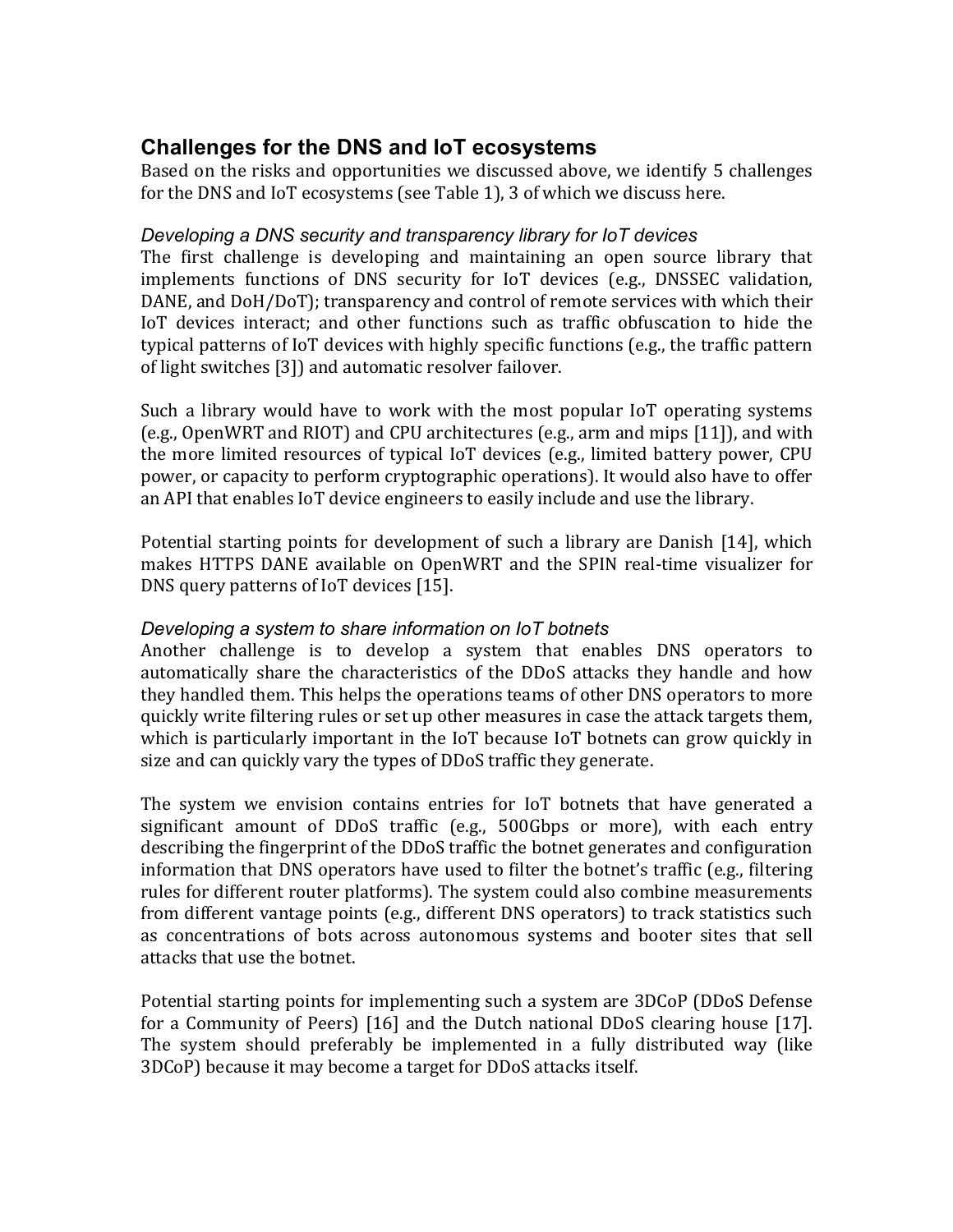#### *Proactive and flexible mitigation of IoT-powered DDoS traffic*

A final challenge is to link the various DDoS mitigation systems that protect DNS operators and other Internet infrastructure operators in a flexible and synergistic way so they can quickly share DDoS mitigation capacity through a DDoS mitigation broker. This capability would help an individual operator who can no longer handle a DDoS attack on their own and must quickly scale up its mitigation capacity through third parties (e.g., its upstream transit providers). Such scenarios become possible with the DDoS Open Threat Signaling (DOTS) protocol [18], which enables a network to signal to another organization that it needs additional DDoS mitigation capacity. We envision such collaborative DDOS mitigation systems will be important because IoT botnets enable complex and amplified DDoS attacks that can grow to several hundred thousands—and in the future perhaps millions—of infected devices within hours, and are difficult to eradicate.

In parallel, we envision security systems in edge networks (e.g., on home gateways) that automatically block traffic from local devices that appear to have now become part of a botnet based on a specified traffic profile learned of a priori (e.g., using DDoS fingerprints). This would proactively stop IoT-powered DDoS attacks close to the source, reducing the volume of DDoS traffic that DNS operators would have to handle. Traffic blocking requires functions like distributed traffic measurements in edge networks, anomaly detection, and interactions with users when a security system has temporarily blocked one of their devices.

Implementations can use Manufacturer Usage Descriptions (MUDs) for IoT devices [19], which enable edge security systems to whitelist a device's normal behavior and block all other traffic, such as outbound DDoS traffic. Examples of emerging security systems for edge networks are SPIN [15] and the Secure Home Gateway project [20].

## **Conclusions**

The expectations that IoT technology will produce a smarter, safer, and more sustainable society are extraordinarily high. While they may come true, we recommend complementing such optimism with a recognition of the reality of the also extraordinary safety and privacy risks to society that this technology brings. The opportunity for the DNS is that it is a globally pervasive infrastructure that can help addressing these risks, although the IoT also poses a risk for the DNS itself. Several challenges lie ahead to seize these opportunities and to address the risks, which will at the very least require cooperation across the IoT and DNS communities, both in terms of research as well as operations. 

#### *Acknowledgements*

SIDN and the University of Twente were partly funded by the European Union's Horizon 2020 Research and Innovation program under Grant Agreement No. 830927. Project website: https://www.concordia-h2020.eu/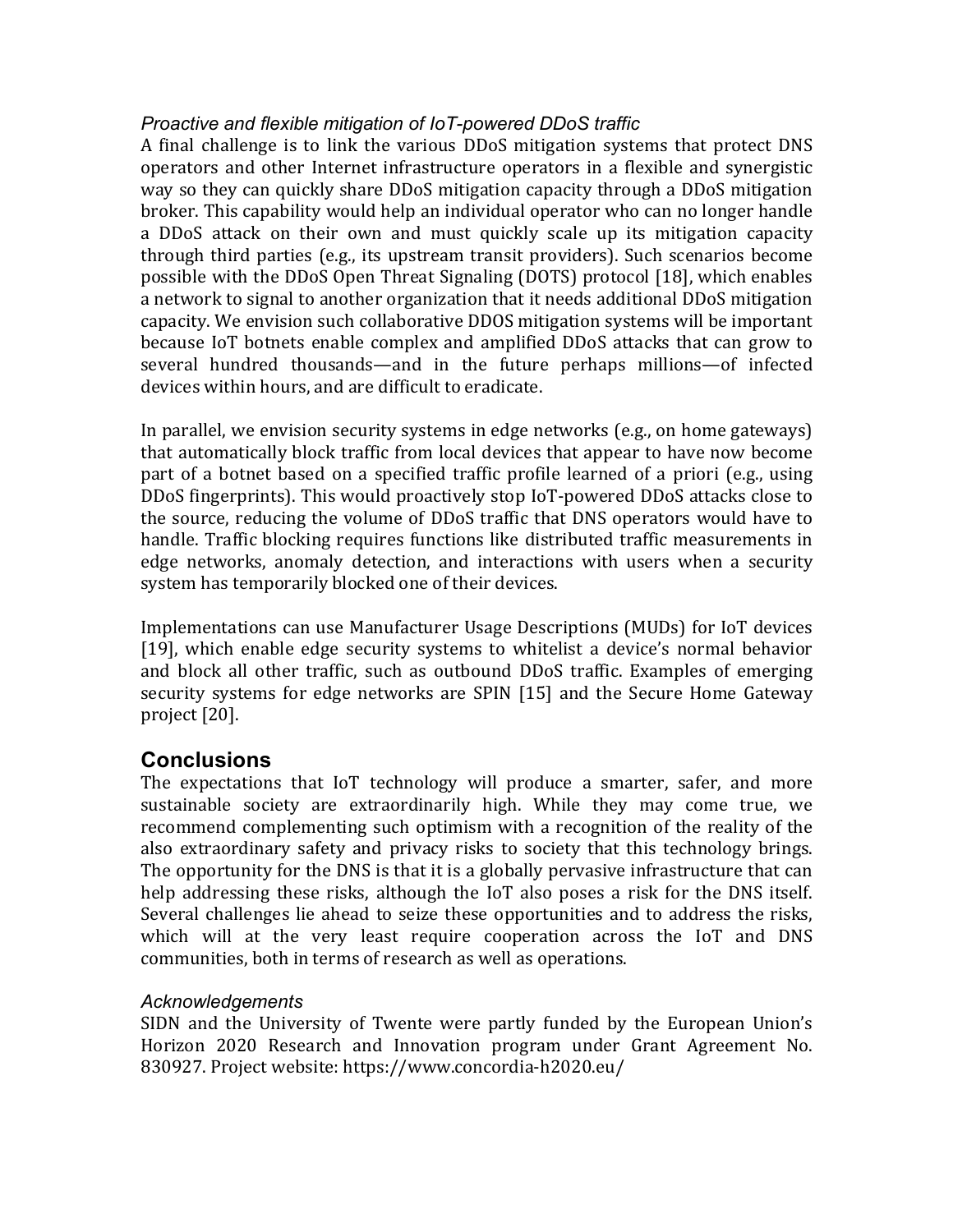## **References**

- [1] T. April, L. Chapin, kc claffy, C. Hesselman, M. Kaeo, J. Latour, D. McPherson, D. Piscitello, R. Rasmussen, and M. Seiden, "The DNS and the Internet of Things: Opportunities, Risks, and Challenges", SSAC report SAC105, June 2019, https://www.icann.org/en/system/files/files/sac-105-en.pdf
- [2] K. Rose, S. Eldridge, and L. Chapin, "The Internet of Things: an Overview", ISOC, Oct. 2015, http://www.internetsociety.org/sites/default/files/ISOC-IoT-Overview-20151221-en.pdf
- [3] N. Apthorpe, D. Reisman, N. Feamster, "A Smart Home is No Castle: Privacy Vulnerabilities of Encrypted IoT Traffic", Workshop on Data and Algorithmic Transparency (DAT '16), New York University Law School, November 2016, https://arxiv.org/abs/1705.06805
- [4] T. Böttger, F. Cuadrado, G. Antichi, E. Leão Fernandes, G. Tyson, I. Castro, and S. Uhlig, "An Empirical Study of the Cost of DNS-over-HTTPS", IMC'19, Oct. 2019, Amsterdam, the Netherlands
- [5] J. Livingood, M. Antonakakis, B. Sleigh, and A. Winfield, "Centralized DNS over HTTPS (DoH) Implementation Issues and Risks", Internet Draft, March 2019, https://www.ietf.org/id/draft-livingood-doh-implementation-risks-issues-03.txt
- [6] E. Osterweil, M. Ryan, D. Massey, and L. Zhang, "Quantifying the Operational Status of the DNSSEC Deployment", Internet Measurement Conference (IMC'08), Vouliagmeni, Greece, Oct. 2008, https://irl.cs.ucla.edu/papers/imc71-osterweil.pdf
- [7] "BGP Leaks and Crypto Currencies", Blog, April 2018, https://blog.cloudflare.com/bgp-leaks-and-crypto-currencies/
- [8] P. Hoffman, J. Schlyter, "The DNS-Based Authentication of Named Entities (DANE) Transport Layer Security (TLS) Protocol: TLSA", RFC6698, Aug 2012, https://tools.ietf.org/html/rfc6698
- [9] G. Choules, "Cache Attacks", DNS-OARC Spring Workshop, Dublin, May 2013, https://indico.dns-oarc.net/event/0/contributions/3/
- [10] M. Antonakakis, T. April, M. Bailey, M. Bernhard, E. Bursztein, J. Cochran, Z., Durumeric, J. A. Halderman, L. Invernizzi, M. Kallitsis, D. Kumar, C. Lever, Z. Ma, J. Mason, D. Menscher, C. Seaman, N. Sullivan, K. Thomas, and Y. Zhou, "Understanding the Mirai Botnet", 26th USENIX Security Symposium, 2017, https://www.usenix.org/system/files/conference/usenixsecurity17/sec17 antonakakis.pdf
- [11] S. Herwig, K. Harvey, G. Hughey, R. Roberts, and D. Levin, "Measurement and Analysis of Hajime, a Peer-to-peer IoT Botnet", Network and Distributed Systems Security (NDSS) Symposium 2019, San Diego, CA, USA, February 2019
- [12] Open Resolver Scanning Project, https://dnsscan.shadowserver.org/
- [13] C. Rossow, "Amplification Hell: Revisiting Network Protocols for DDoS Abuse", Network and Distributed System Security Symposium, NDSS 2014, San Diego, USA,https://www.ndss-symposium.org/ndss2014/programme/amplificationhell-revisiting-network-protocols-ddos-abuse/
- [14] DANISH homepage, https://github.com/smutt/danish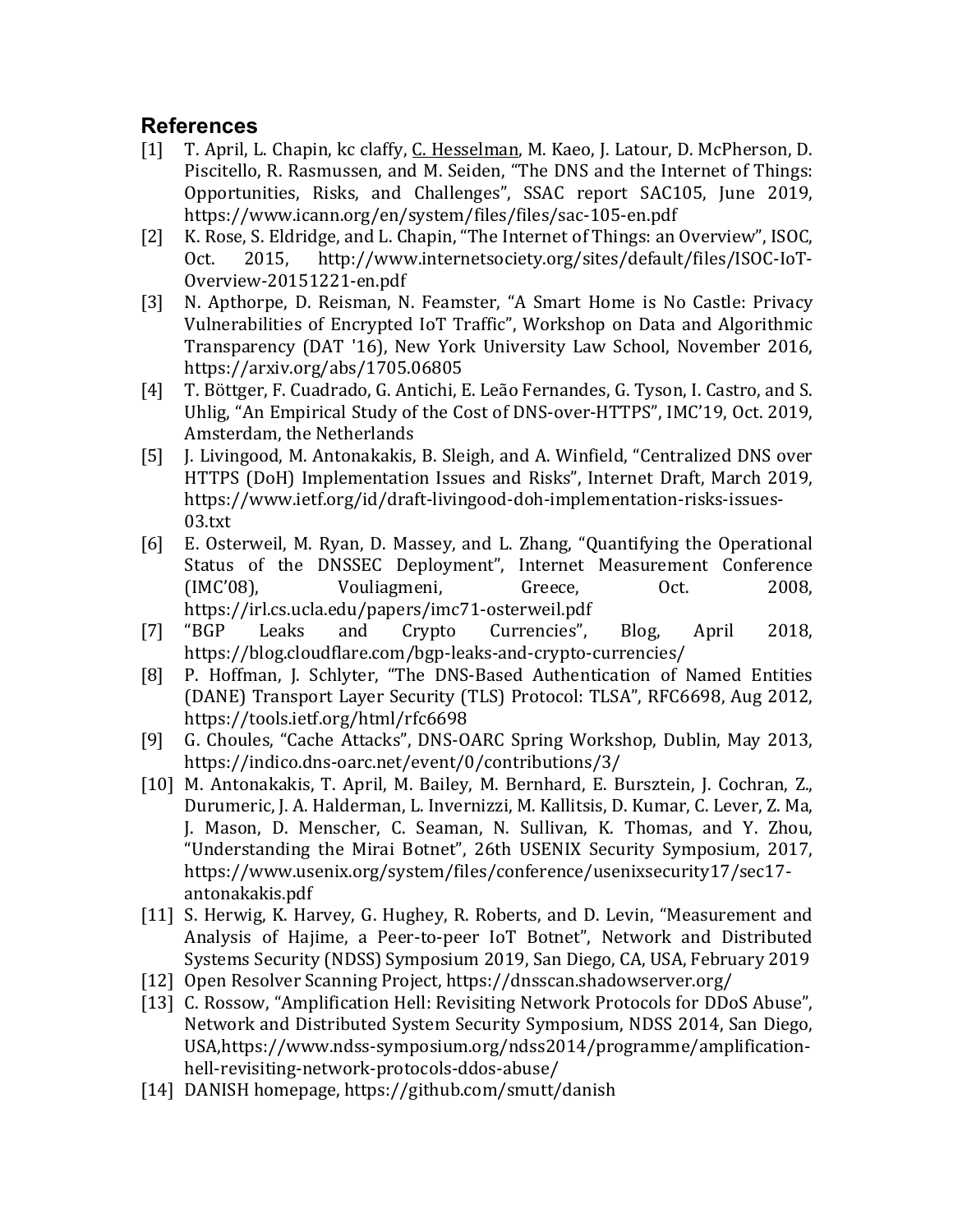- [15] SPIN homepage, https://spin.sidnlabs.nl/en/
- [16] J. Berkes and A. Wick, "DDoS Defense for a Community of Peers", Presentation, FloCon 2017, San Diego, USA, January 2017, https://resources.sei.cmu.edu/library/asset-view.cfm?assetid=497970
- [17] C. Hesselman, "Collaboratively increasing the resilience of critical services in the Netherlands through a national DDoS clearing house", Triple-I Security Day at APRICOT2019, Feb 2019, https://www.sidnlabs.nl/downloads/presentations/collaborative%20ddos% 20mitigation.pdf
- [18] Dobbins, D. Migault, S. Fouant, R. Moskowitz, N. Teague, L. Xia, and K. Nishizuka, "Use cases for DDoS Open Threat Signaling", Internet Draft, draftietf-dots-use-cases-16, July 2018, https://www.ietf.org/id/draft-ietf-dots-usecases-16.txt
- [19] E. Lear, R. Droms, and D. Romascanu, "Manufacturer Usage Description Specification", RFC8520, March 2019, https://www.rfceditor.org/rfc/rfc8520.txt
- [20] CIRA Secure Home Gateway Homepage, https://cira.ca/cira-secure-homegateway

#### *Author bios*

Cristian Hesselman directs SIDN Labs, the research team of the operator of the Netherlands' national top-level domain, .nl. His research focuses on increasing the trustworthiness of the Internet, for instance through large-scale infrastructure measurements and the design of transparent and secure future networks. Cristian is a member of SIDN's leadership team, member of the Security and Stability Advisory Committee (SSAC) at ICANN, part-time associate professor at the University of Twente, and chair of the board of directors at NLnet Labs. He holds a Ph.D. (2005) and an M.Sc. (1996) in Computer Science from the University of Twente, the Netherlands. He can be reached at cristian.hesselman@sidn.nl.

Merike Kaeo is the CEO and Chief Security Strategist of Double Shot Security. Her professional interests include cyber defense from a policy, legal and technical perspective, including a focus on international cyber norms. She has an MSEE from the George Washington University and is a member of the IEEE. She is a member of ICANN's Security and Stability Advisory Committee (SSAC) and has been appointed to serves on the ICANN Board of Directors as the SSAC liaison. Contact email: merike@doubleshotsecurity.com.

Lyman Chapin is a co-founder of Interisle Consulting Group, LLC, where he advises companies, non-profit organizations, and government agencies on Internet technology, policy, and governance, network security and resilience, and critical infrastructure protection. Before starting Interisle in 2003 he was a Chief Scientist at BBN Technologies. Mr. Chapin is a Life Fellow of the IEEE, and was a founding trustee of the Internet Society. He has served as a Director of the Internet Corporation for Assigned Names and Numbers (ICANN), where he currently serves as a member of the Security and Stability Advisory Committee (SSAC), and as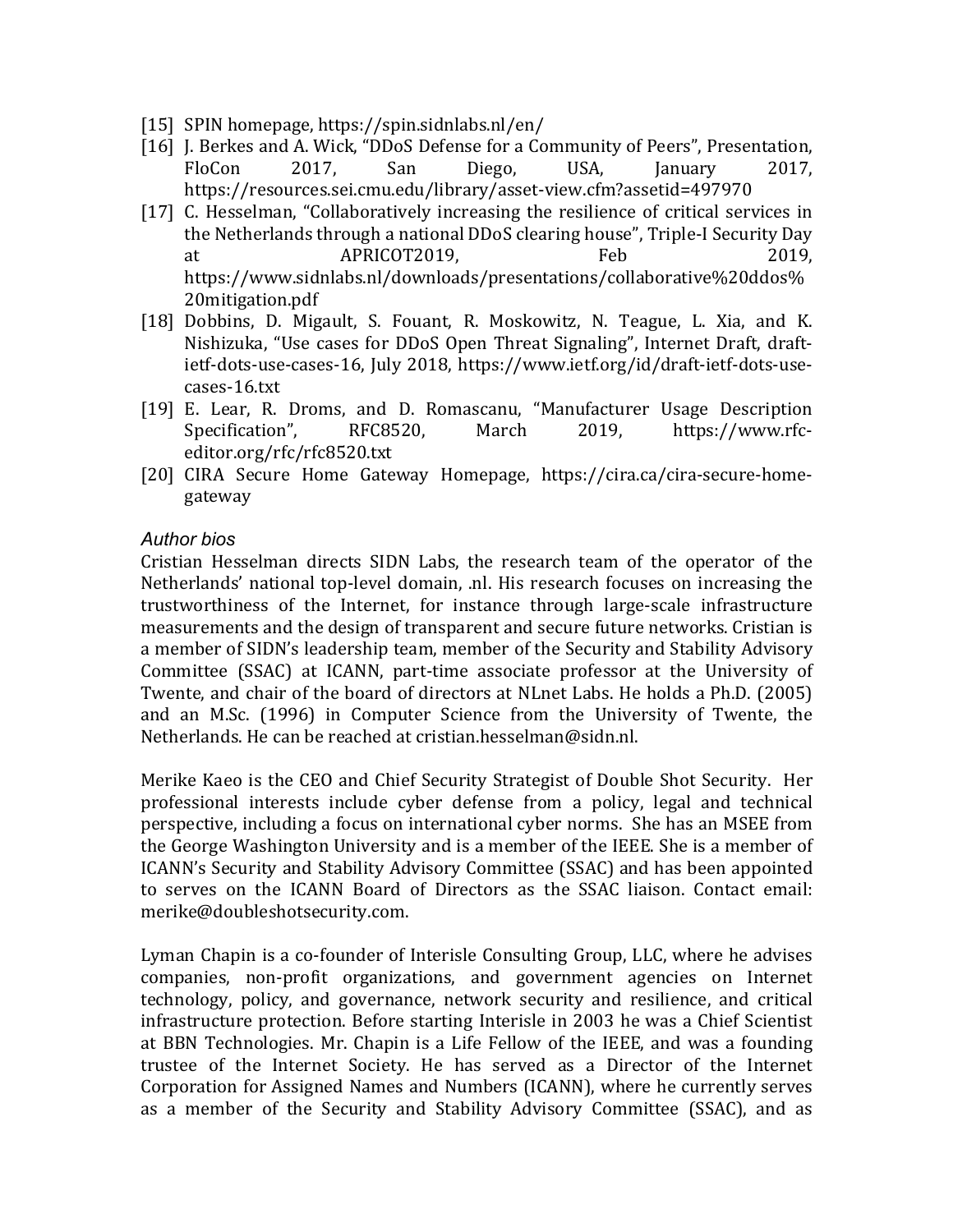chairman of the Internet Architecture Board (IAB) and the ACM Special Interest Group on Data Communication (SIGCOMM). Email: lyman@interisle.net.

Kimberly Claffy ("kc claffy") is founder and director of the Center for Applied Internet Data Analysis (CAIDA), a resident research scientist of the San Diego Supercomputer Center at UC, San Diego, and an Adjunct Professor in the Computer Science and Engineering Department at UC, San Diego. Her research interests span Internet topology, routing, security, economics, future Internet architectures, and policy. She leads CAIDA research and infrastructure efforts in Internet cartography, aimed at characterizing the changing nature of the Internet's topology, routing and traffic dynamics, economics, and investigating the implications of these changes on network science, architecture, infrastructure security and stability, and public policy. kc has been a member of the Security and Stability Advisory Committee (SSAC) since 2003. She has been at SDSC since 1991 and holds a Ph.D. in Computer Science from UC San Diego. Email: kc@caida.org

Mark Seiden has been a programmer since the '60s, has worked with diverse companies and research organizations in network and OS security and software engineering. He is Security Advisor to the Internet Archive, and frequent expert in computer crime cases, a participant in multiple (US) National Academy of Sciences studies, and a member of ICANN SSAC. His Erdos number is 3. Contact email: mis@seiden.com.

Danny McPherson is Executive Vice President and Chief Security Office at Verisign, where he is responsible Verisign's information systems, services, and security. Prior to joining Verisign, McPherson has held technical leadership positions with Arbor Networks, Qwest Communications, MCI Communications, and the U.S. Army Signal Corps. McPherson is an active contributor in the network, security, operations, and research communities and has authored several books, numerous Internet protocol standards, network and security research papers, and other publications. He is currently a member of ICANN's SSAC and the FCC's CSRIC, and has served on the IAB and IRSG, and chaired an array of IETF and other working groups and committees in these and related forums.

Dave Piscitello is a partner at Interisle Consulting Group, LLC, where he investigates cyber threats generally and cybercrime with a DNS nexus particularly. Dave holds a BS in mathematics from Villanova University. Dave is a member of the Boards of Directors of the AntiPhishing Working Group and the Coalition Against Unsolicited Commercial Email. He was awarded the Mary Litinski Lifetime Achievement Award by the Messaging, Malware, and Mobile Anti-Abuse Working Group. Dave has served on the IETF IESG and ICANN SSAC and remains involved in secure and transparent Internet policy and legislation activities. Email: dave@interisle.net

Andrew McConachie supports the Security and Stability Advisory Committee (SSAC) and the Root Server System Advisory Committee (RSSAC) as a member of ICANN's policy support staff. His professional interest is in socioeconomic and policy aspects